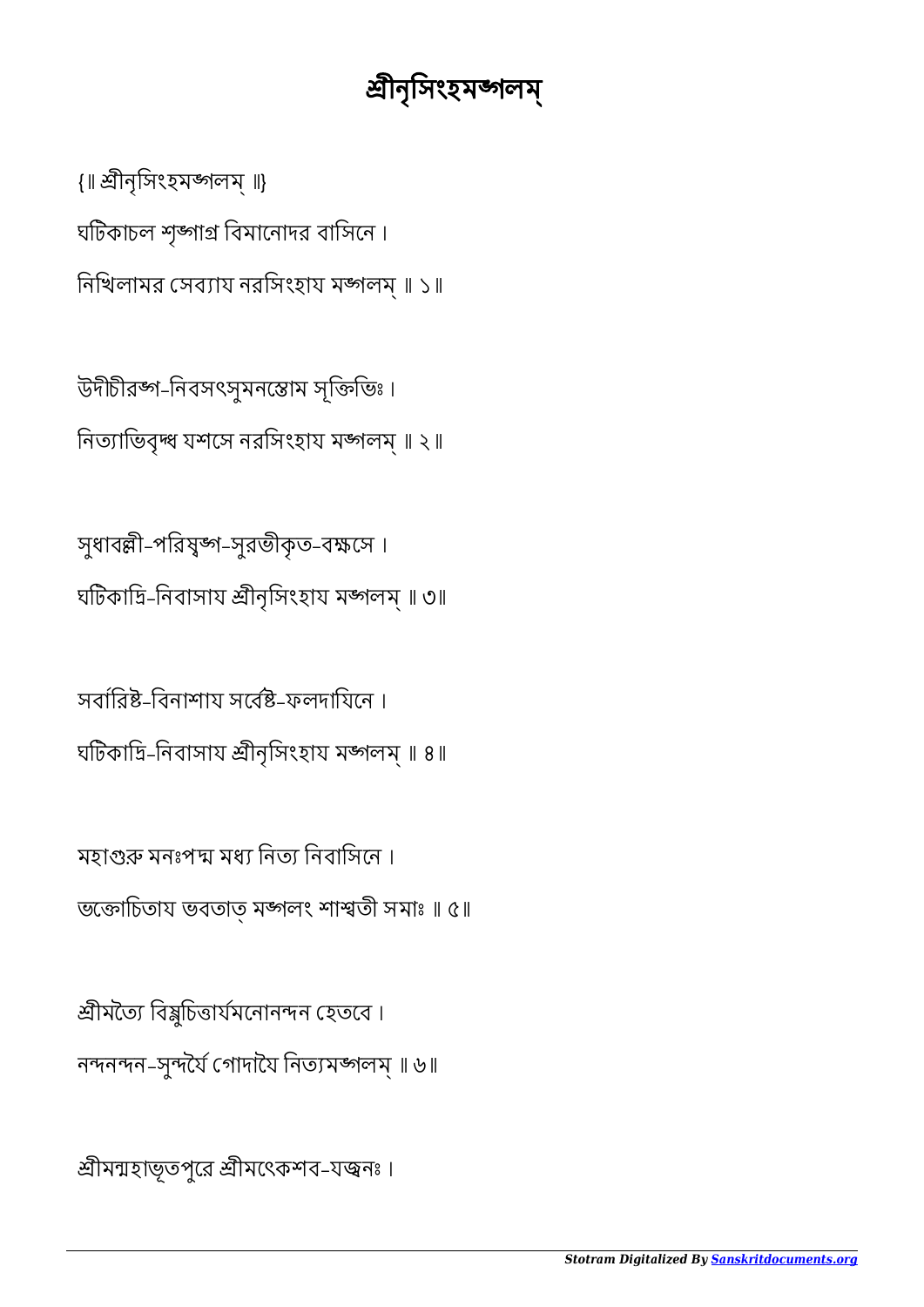কান্তিমত্যাং প্রসৃতায যতিরাজায মঙ্গলম্ ॥ ৭॥

পাহ্বকে যতিরাজস্য কথযন্তি যদাখ্যযা। তস্য দাশরথেঃ পাদৌ শিরসা ধারযাম্যহম্॥ ৮॥

শ্রীমতে রম্যজামাতৃ-মুনীন্দ্রায় মহাত্মনে। শ্রীরব্দবাসিনে ভূযাত্ নিত্যশ্রীঃ নিত্যমঙ্গলম্ ॥ ৯॥

সৌম্যজামাতৃ-যোগীন্দ্র চরণাম্বজ-ষটপদম্। দেবরাজগুরুং বন্দে দিব্যজ্ঞানপ্রদং শুভম্ ॥ ১০॥

বাধূল-শ্ৰীনিবাসাৰ্য-তনযং বিনযাধিকম্। প্রজ্ঞানিধিং প্রপদ্যে ২হং শ্রীনিবাসমহাগুরুম্ ॥ ১১॥

চণ্ডমারুত-বেদান্তবিজযাদি-স্বসৃক্তিভিঃ। বেদান্ত-রক্ষকাযান্ত মহাচায়য মঙ্গলম্ ॥ ১২॥

Encoded and proofread N.Balasubramanian bbalu@sify.com

Please send corrections to sanskrit@cheerful.com